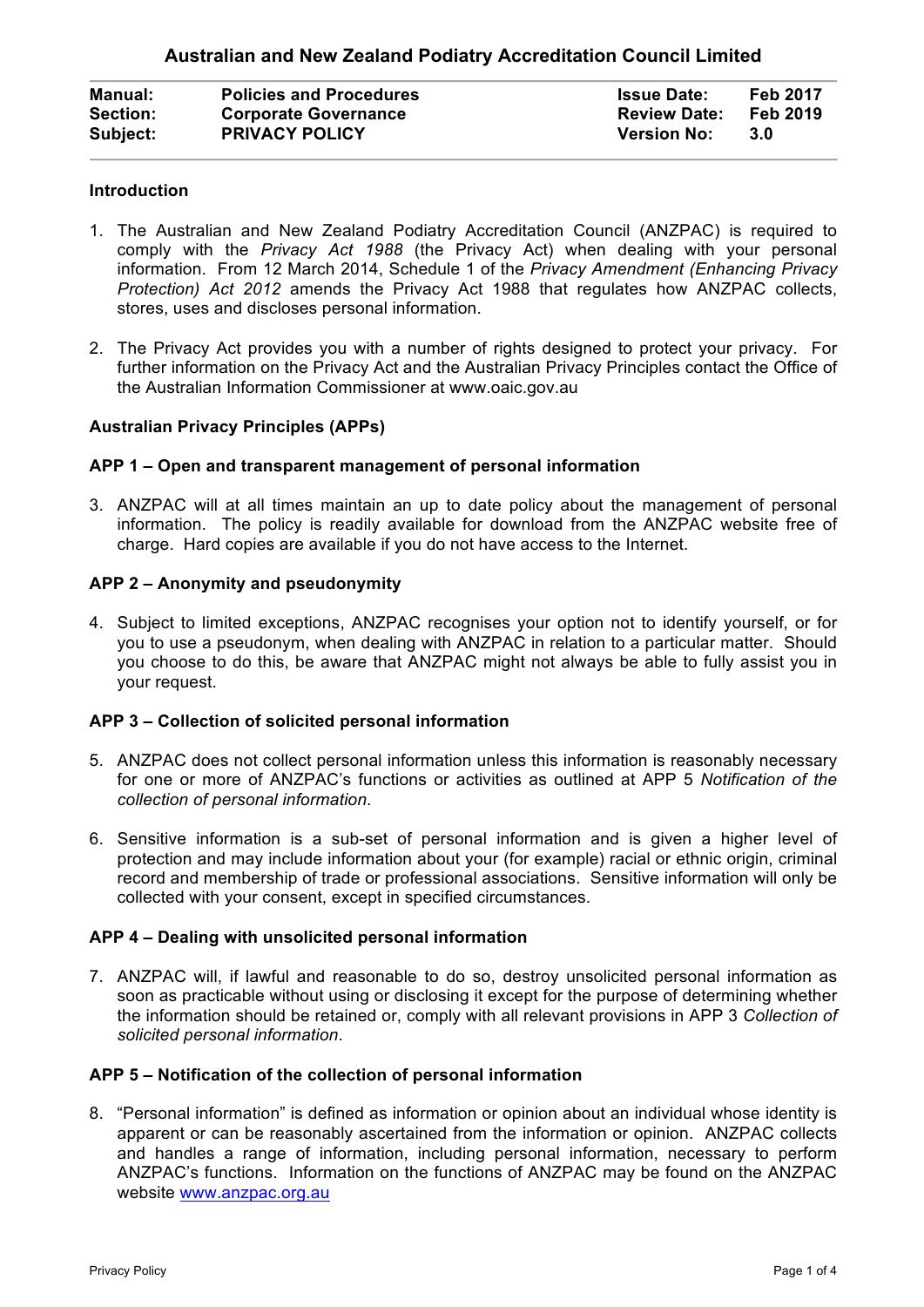# **Australian and New Zealand Podiatry Accreditation Council Limited**

| <b>Manual:</b>  | <b>Policies and Procedures</b> | <b>Issue Date:</b>  | <b>Feb 2017</b> |
|-----------------|--------------------------------|---------------------|-----------------|
| <b>Section:</b> | <b>Corporate Governance</b>    | <b>Review Date:</b> | Feb 2019        |
| Subject:        | <b>PRIVACY POLICY</b>          | <b>Version No:</b>  | -3.0            |

9. Your personal information is used for these primary purposes for which it was collected and the Privacy Act allows some uses and disclosures without consent, such as to protect safety.

10. In carrying out its work, ANZPAC collects information from the following areas:

- Board and committee members, examiners, external evaluators and ANZPAC staff; and
- Applicants and candidates undertaking the skills assessment for migration and/or registration as a podiatrist in Australia.
- 11. ANZPAC has adopted the respective APPs contained in the Privacy Act as the minimum standards in relation to handling personal information. In broad terms, this means that ANZPAC:
	- Collects information only for a specified primary purpose;
	- Makes it clear why personal information is collected and how it will be handled;
	- Uses and discloses personal information to Australian and overseas recipients only for the stated purpose, or for another purpose with your consent (unless otherwise authorised by law);
	- Stores it securely and protects it from unauthorised access; and
	- Provides you with access to your information, and the right to seek its correction where it is shown to be incorrect.

### **APP 6 – Use of disclosure of personal information**

12. ANZPAC may disclose your personal information on a confidential basis to its agents, contractors or third party service providers who provide examination, financial, technical or other services for the purposes only of carrying out ANZPAC functions. Information may also be disclosed where the law requires ANZPAC to do so, or where you provide written consent.

# **APP 7 – Direct marketing**

13. ANZPAC is permitted to use your personal information to send direct marketing material to you provided that the information is collected directly from you, and you would reasonably expect such direct marketing to occur and the direct marketing material includes an unsubscribe option.

#### **APP 8 – Cross border disclosure of personal information**

14. ANZPAC will only transfer personal information about you to a person in another country if that transfer is necessary for the performance of ANZPAC activities and ANZPAC has obtained your consent to do so.

#### **APP 9 – Adoption, use or disclosure of government related identifiers**

15. ANZPAC currently uses its own identifiers and not those assigned by government.

#### **APP 10 – Quality of personal information**

16. ANZPAC will take all reasonable steps to ensure that the personal information it collects, uses, or discloses is accurate, complete and up to date having regard to the purpose of the use or disclosure.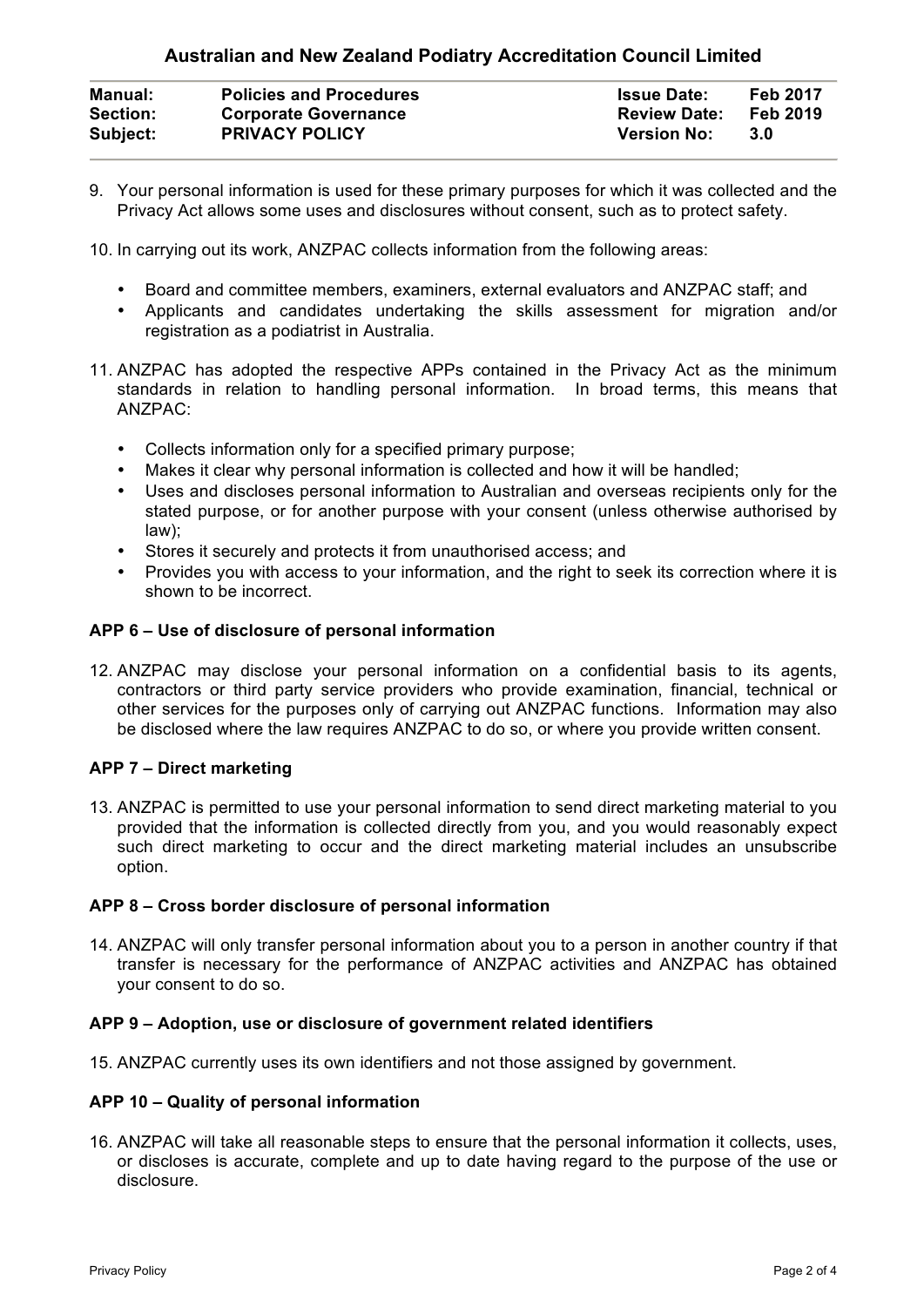| <b>Manual:</b>  | <b>Policies and Procedures</b> | <b>Issue Date:</b>  | <b>Feb 2017</b> |
|-----------------|--------------------------------|---------------------|-----------------|
| <b>Section:</b> | <b>Corporate Governance</b>    | <b>Review Date:</b> | Feb 2019        |
| Subject:        | <b>PRIVACY POLICY</b>          | <b>Version No:</b>  | -3.0            |

# **APP 11 – Security of personal information**

17. ANZPAC will take all reasonable steps to protect the personal information it holds from misuse, loss and unauthorised access, modification and disclosure. ANZPAC keeps some information for a number of years to comply with legal requirements. Any personal information that is no longer required is disposed of in a secure manner or permanently de-identified.

# **APP 12 – Access to personal information**

- 18. Circumstances where ANZPAC may not grant you access to your personal information include where access:
	- Would pose a serious and imminent threat to the life or health of a person;
	- Would have an unreasonable impact on the privacy of others;
	- Is frivolous or vexatious:
	- Would be unlawful or denial of access is allowed by law;
	- Relates to existing or anticipated legal proceedings and would not be accessible through discovery;
	- May prejudice investigation, prosecution or other action in respect of possible unlawful activity;
	- May reveal ANZPAC's intentions and prejudice negotiations with the individual; or,
	- May damage national security.
- 19. If a request for access is declined, ANZPAC will provide its reasons for doing so.

20. Access to personal information is available as follows:

- Board and committee members, staff members and active applicants or candidates may have access to their personal file and personal information about them held on the records maintained by ANZPAC; and
- Sub-committee members, external evaluators and examiners may have access to the personal information about them held on the records maintained by ANZPAC.
- 21. Any request for access should be made in writing to ANZPAC. ANZPAC will not charge a fee for an access request, but you may be charged with any reasonable expenses incurred by ANZPAC in facilitating a request, such as search and photocopying costs where applicable.

# **APP 13 – Correction of personal information**

- 22. ANZPAC aims to ensure that the information it holds on you is accurate, up to date and complete. If you indicate to ANZPAC that the information held is not accurate or complete, you may seek to have that information corrected by advising ANZPAC in writing of the relevant corrections.
- 23. ANZPAC may refuse to change the information held, and will explain its reasons for this decision. In these circumstances, if you it to do so, ANZPAC will keep a statement with the record that shows its disagreement and that you regard the information as inaccurate or obsolete.